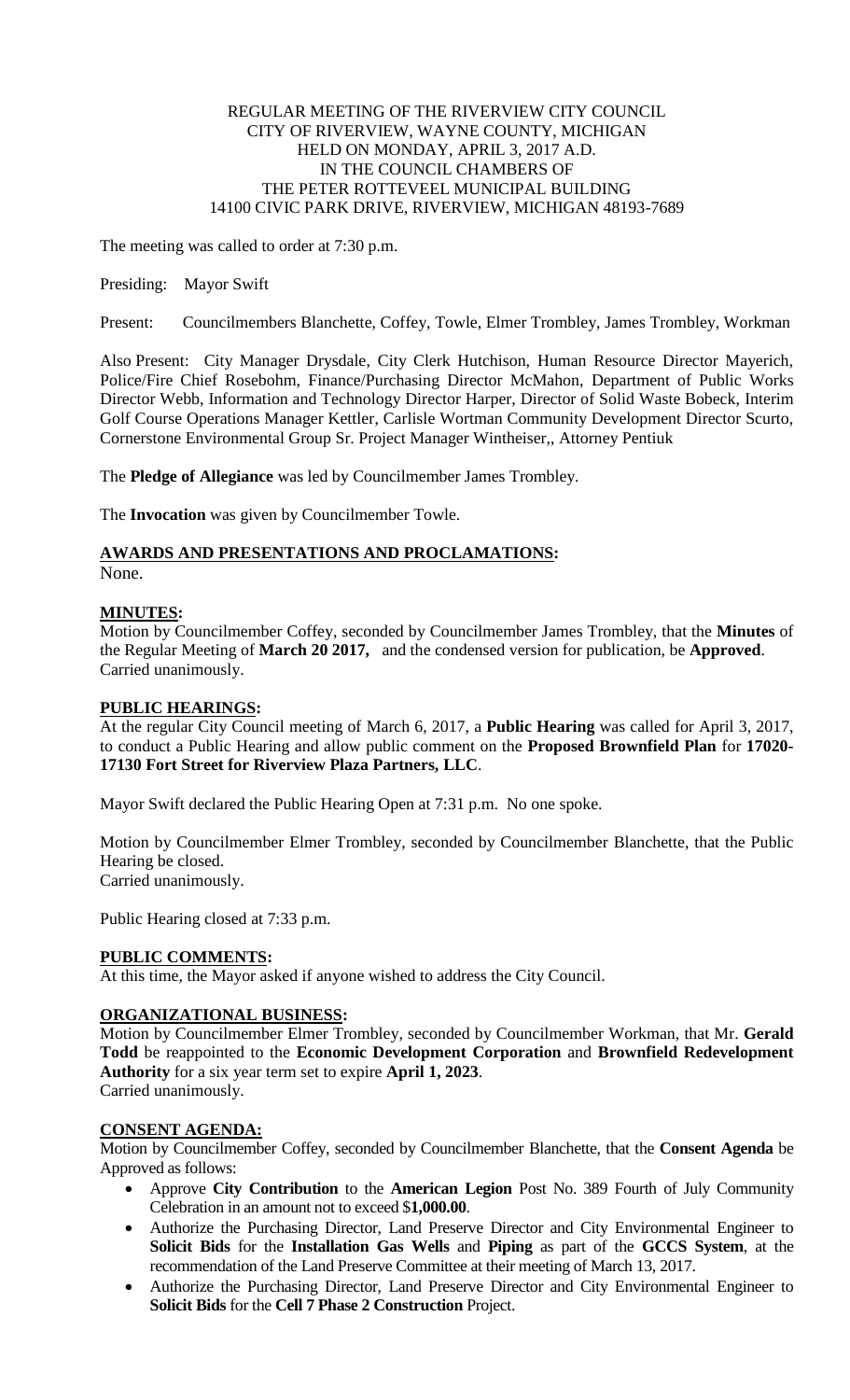#### Budget Amendments as follows:

A.

| Description                        | Account Number  |    | Current<br>Appropriation |   | Amended<br>Appropriation | Amendment or<br>Change |
|------------------------------------|-----------------|----|--------------------------|---|--------------------------|------------------------|
| 2016/17 CIEF                       |                 |    |                          |   |                          |                        |
| CIEF Capital Equipment - DPW Truck | 402-902-974.023 | ۰D | 78.495.00                | Œ | 39.495.00                | (39,000.00)            |
|                                    |                 |    |                          |   |                          |                        |

JUSTIFICATION: To reduce the budgeted amount for a DPW Truck in the CIEF Fund. The DPW Director determined that the purchase of one truck during Fiscal Year 2016/2017 was sufficient and the purchase of a second could be made in a future fiscal year.

B.

|                                         |                 | Current       | Amended       | Amendment or |
|-----------------------------------------|-----------------|---------------|---------------|--------------|
| ∣Description l                          | Account Number  | Appropriation | Appropriation | Change       |
| 2016/17 Local Streets                   |                 |               |               |              |
| Op Transfer - Street/Wtr Main Bond Fund | 203-000-699.302 | 0.00          | 531.749.00    | 531.749.00   |
|                                         |                 |               |               |              |

JUSTIFICATION: To recognize reimbursement revenue from an operating transfer, from the Street and Water Main Bond Fund, for an allowable construction bond project expense.  $\Gamma$ 

| <u>.</u>                      |                       |               |               |              |  |
|-------------------------------|-----------------------|---------------|---------------|--------------|--|
|                               |                       | Current       | Amended       | Amendment or |  |
| ∣Description                  | <b>Account Number</b> | Appropriation | Appropriation | Change       |  |
| 2016/17 Land Preserve         |                       |               |               |              |  |
| <b>Rental Equipment</b>       | 596-526-945.000       | 124.000.00    | 164.000.00    | 40.000.00    |  |
| Clean Wood Grinding & Removal | 596-526-816.675       | 129.600.00    | 89.600.00     | (40,000.00)  |  |

JUSTIFICATION: To transfer funding from the clean wood grinding & removal line item to rental equipment. These additional funds are needed in the rental equipment line item due to current equipment repairs and the fire that occurred in dozer number 87 I. Carried unanimously.

## **RESOLUTIONS:**

Motion by Councilmember Blanchette, seconded by Councilmember Workman, that Resolution No. 17-15, Authorize **Membership** to the Southeast Michigan Council of Governments **(SEMCOG)** in the amount of **\$1573.00**, be Adopted.

#### RESOLUTION NO. 17-15

RESOLUTION APPROVING SOUTHEAST MICHIGAN COUNCIL OF GOVERNMENTS (SEMCOG) INTERGOVERNMENTAL AGREEMENT

- WHEREAS, SEMCOG, the Southeast Michigan Council of Governments, has organized and has adopted Bylaws; and
- WHEREAS, the Riverview City Council recognizes the benefits it may receive and the benefits that it may confer in voluntarily consulting with other units of local government in Southeast Michigan as to polices, problems, and pans that are of mutual interest and concern.
- AYES: Mayor Swift, Councilmembers Blanchette, Coffey, Towle, Elmer Trombley, James Trombley, Workman

NAYS: None

EXCUSED: None

The Riverview City Council has voted to join SEMCOG on April 3, 2017.

Pursuant to this action, the following official representatives to SEMCOG, the Southeast Michigan Council of Governments has been designated:

DELEGATE: (*the delegate must be an elected official*)

Name: Andrew M. Swift, Mayor, City of Riverview

Preferred E-mail: aswift@cityofriverview.com

Preferred Mailing Address: 14100 Civic Park Drive, Riverview, MI 48193

Phone: (include as many as you like)

Business/Office: (734) 281-4201

Home: (734) 284-5034

Mobile/Test: (734) 552-9345

ALTERNATE: (*the alternate may be an elected official, staff, or individual selected by the member*)

Name: Bill Towle, Councilmember, City of Riverview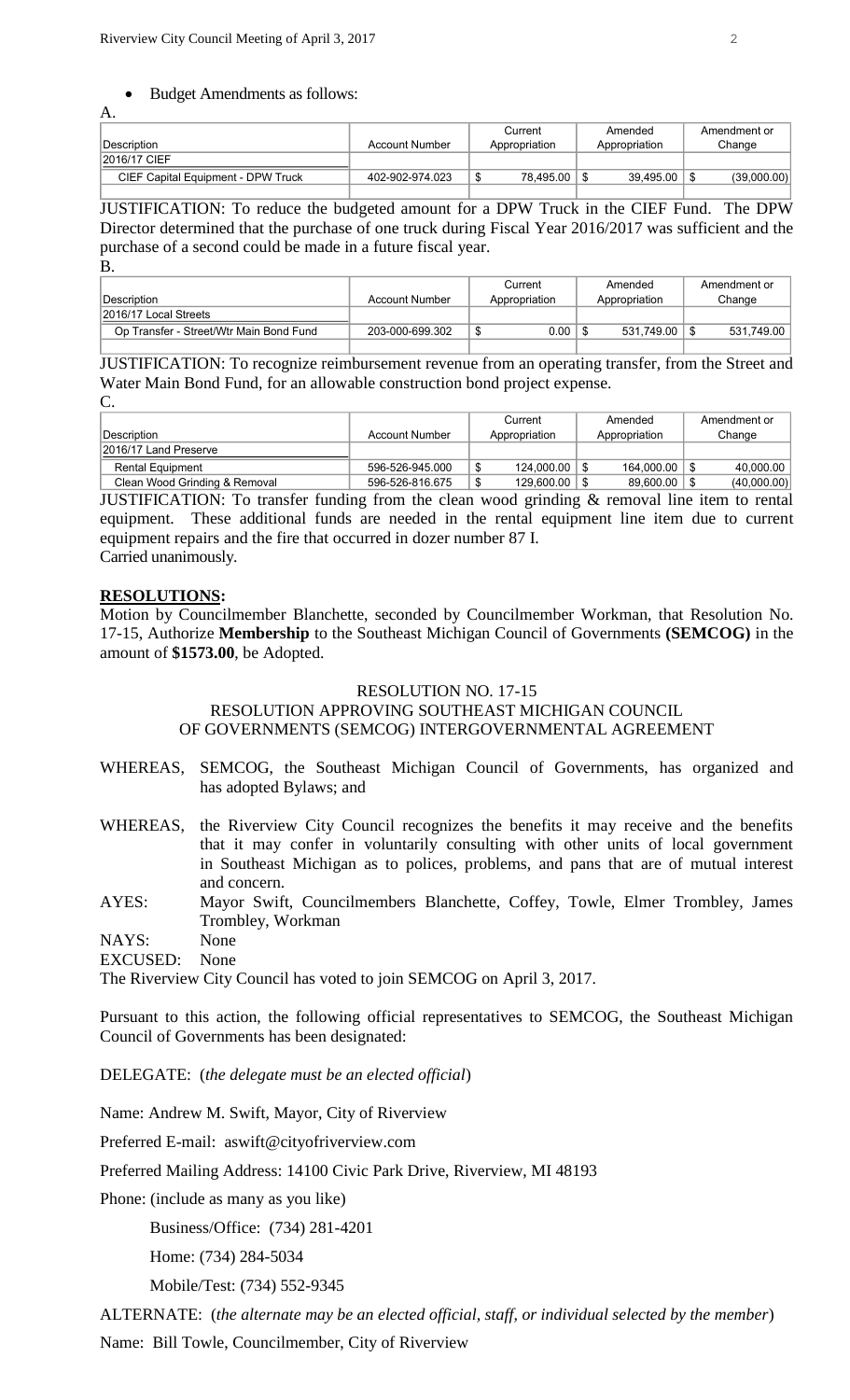Preferred E-mail: btowle@cityofriverview.com (Please note e-mail is our primary form of communication) Preferred Mailing Address: 14100 Civic Park Drive, Riverview, Michigan 48193 Phone: (include as many as you like) Business/Office: (734) 281-4201

Home: (734) 283-9694 Mobile/Text: (313) 350-0466

Completed by: Cynthia M. Hutchison, City Clerk Date: April 4, 2017

\_\_\_\_\_\_\_\_\_\_\_\_\_\_\_\_\_\_\_\_\_\_\_\_\_\_\_\_\_\_\_\_\_\_\_\_\_\_

*Note regarding membership fees: M*embership fees shall be due and payable annually. A SEMCOG member may pay its membership fees either on the first day of the month following the anniversary date of its membership or on a date corresponding to the beginning of its fiscal year. Should you choose to pay dues on a date other than the first day of the month following your date of membership, an appropriate proration shall be made of the membership fees.

ATTEST:

Andrew M. Swift, Mayor

I, Cynthia M. Hutchison, duly authorized City Clerk of the City of Riverview, do hereby certify the above is a true copy of a resolution adopted by the Riverview City Council at their regular meeting of April 3, 2017.

 $(S E A L)$ 

Cynthia M. Hutchison, City Clerk

\_\_\_\_\_\_\_\_\_\_\_\_\_\_\_\_\_\_\_\_\_\_\_\_\_\_\_\_\_\_\_\_\_\_

At this time the Mayor asked for Nominations for Delegate to SEMCOG.

Nominations:

| Mayor Swift, nominated by Councilmember Blanchette.             |                                              |
|-----------------------------------------------------------------|----------------------------------------------|
| Councilmember Towle, nominated by Councilmember James Trombley. |                                              |
| Nominations were accepted by both nominees.                     |                                              |
| Nominations were closed and a Roll Call vote was taken:         |                                              |
| Mayor Swift                                                     | Swift                                        |
| <b>Councilmember Blanchette</b>                                 | Swift                                        |
| Councilmember Coffey                                            | Swift                                        |
| Councilmember Towle                                             | Swift                                        |
| <b>Councilmember Elmer Trombley</b>                             | Towle                                        |
| Councilmember James Trombley                                    | Towle                                        |
| Councilmember Workman                                           | Towle                                        |
| $\cdot$ $\cdot$ $\cdot$ $\cdot$ $\sim$                          | $\mathbf{a}$ in $\mathbf{b}$ in $\mathbf{c}$ |

Councilmember Towle was nominated by Councilmember Blanchette for Alternate. Nominations were closed and a Roll Call vote was taken:

| <b>Mayor Swift</b>                  | Towle |
|-------------------------------------|-------|
| <b>Councilmember Blanchette</b>     | Towle |
| Councilmember Coffey                | Towle |
| Councilmember Towle                 | Towle |
| <b>Councilmember Elmer Trombley</b> | Towle |
| <b>Councilmember James Trombley</b> | Towle |
| Councilmember Workman               | Towle |

SEMCOG Delegate Mayor Swift and Alternate Councilmember Towle.

## **ADMINISTRATION:**

Motion by Councilmember James Trombley, seconded by Coffey, that Authorization for Execution of **Agreements** for S**olid Waste Management Services** for Downriver Municipalities **Gibraltar, Taylor and Grosse Ile Township**, be Approved.

Carried unanimously.